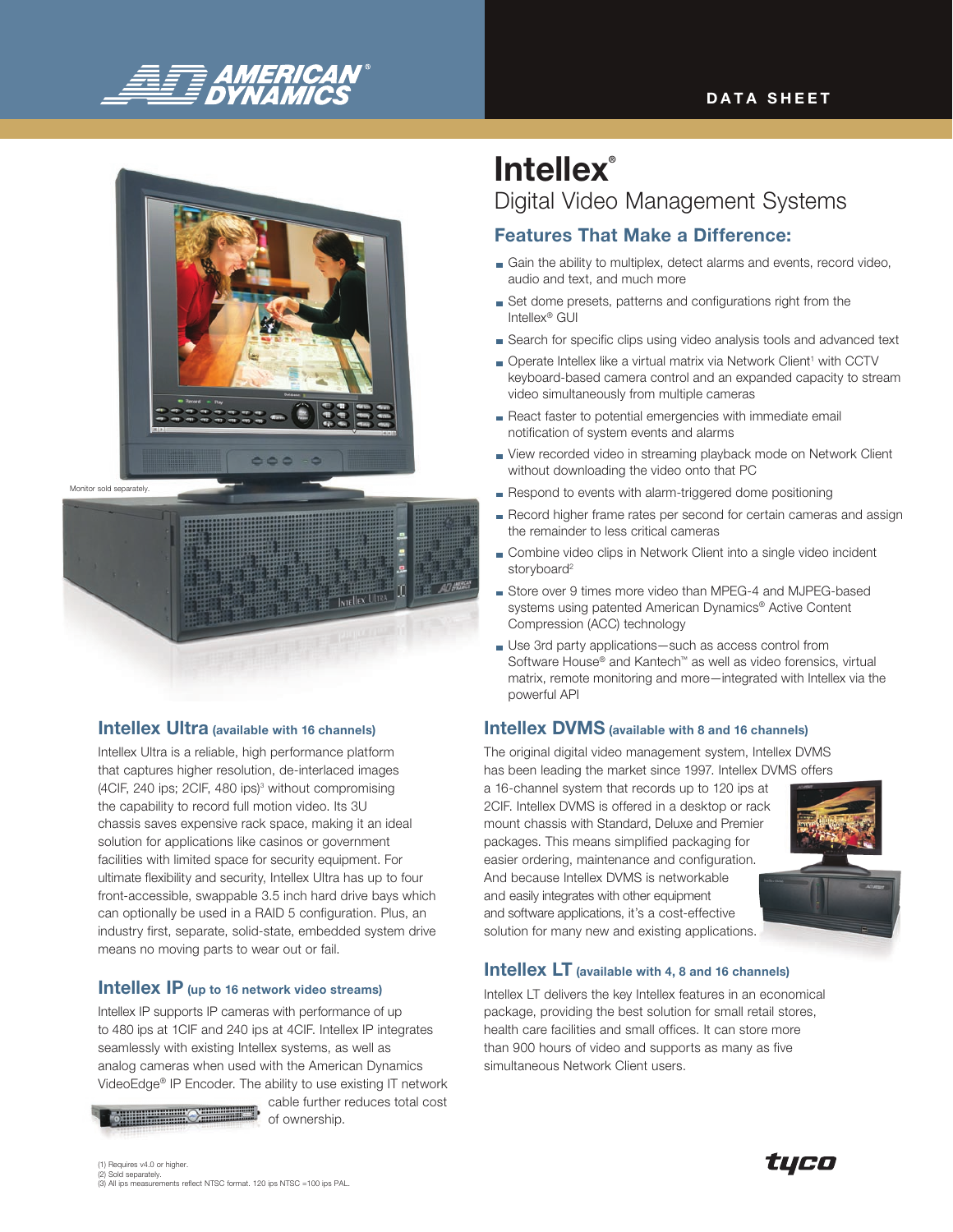# choose a dvr that is right for you

#### DVR Comparison table





|                                                                    | <b>Intellex Ultra</b><br>(Premier)                                                                                                                    | <b>Intellex DVMS</b><br>(Standard, Deluxe & Premier)                                                                                                  | <b>Intellex LT</b>                                                                                                                                    | <b>Intellex IP</b><br>(Premier)                                                                                                                                                        |
|--------------------------------------------------------------------|-------------------------------------------------------------------------------------------------------------------------------------------------------|-------------------------------------------------------------------------------------------------------------------------------------------------------|-------------------------------------------------------------------------------------------------------------------------------------------------------|----------------------------------------------------------------------------------------------------------------------------------------------------------------------------------------|
| Maximum Images<br>per Second (NTSC/PAL)                            | 480/400                                                                                                                                               | 120/100                                                                                                                                               | 60/50                                                                                                                                                 | 480/400                                                                                                                                                                                |
| <b>Storage Capacity</b>                                            | 500 GB, 1.0 TB, 1.5 TB,<br>2.0 TB (RAID 5 1.5 TB)                                                                                                     | 160 GB, 250 GB, 320 GB, 500 GB,<br>750 GB <sup>4</sup>                                                                                                | 250 GB, 500 GB                                                                                                                                        | 500 GB, 1.0 TB                                                                                                                                                                         |
| Windows <sup>®</sup> XP Pro                                        | Yes                                                                                                                                                   | Yes                                                                                                                                                   | Yes                                                                                                                                                   | Yes                                                                                                                                                                                    |
| <b>Record Mode</b>                                                 | Linear or Circular/Continuous                                                                                                                         | Linear or Circular/Continuous                                                                                                                         | Linear or Circular/Continuous                                                                                                                         | Linear or Circular/Continuous                                                                                                                                                          |
| <b>Pre-Alarm Recording</b>                                         | Yes (up to 5 minutes)                                                                                                                                 | Yes (up to 5 minutes)                                                                                                                                 | Yes (up to 60 seconds)                                                                                                                                | Yes (up to 5 minutes)                                                                                                                                                                  |
| Alarm Indexing                                                     | Yes (15 minutes)                                                                                                                                      | Yes (15 minutes)                                                                                                                                      | <b>No</b>                                                                                                                                             | Yes (15 minutes)                                                                                                                                                                       |
| <b>Alarm/Event Notification:</b>                                   |                                                                                                                                                       |                                                                                                                                                       |                                                                                                                                                       |                                                                                                                                                                                        |
| Remote                                                             | Yes (via Network Client)                                                                                                                              | Yes (via Network Client)                                                                                                                              | Yes (via Network Client)                                                                                                                              | Yes (via Network Client)                                                                                                                                                               |
| Local                                                              | Yes                                                                                                                                                   | Yes                                                                                                                                                   | Yes                                                                                                                                                   | Yes                                                                                                                                                                                    |
| Email                                                              | Yes                                                                                                                                                   | Yes                                                                                                                                                   | Yes                                                                                                                                                   | Yes                                                                                                                                                                                    |
| <b>Video Resolutions Available:</b>                                |                                                                                                                                                       |                                                                                                                                                       |                                                                                                                                                       |                                                                                                                                                                                        |
| 4CIF (NTSC/PAL)                                                    | 704 x 480/704 x 576                                                                                                                                   | N/A                                                                                                                                                   | N/A                                                                                                                                                   | 704 x 480/704 x 576                                                                                                                                                                    |
| 2CIF                                                               | 704 x 240/704 x 288                                                                                                                                   | 640 x 240/640 x 240                                                                                                                                   | 640 x 240/640 x 240                                                                                                                                   | 704 x 240/704 x 288                                                                                                                                                                    |
| 1CIF                                                               | 352 x 240/352x 288                                                                                                                                    | 320 x 240/320 x 240                                                                                                                                   | 320 x 240/320 x 240                                                                                                                                   | 352 x 240/352 x 288                                                                                                                                                                    |
| Text Insertion (Via Serial Port)                                   | Yes                                                                                                                                                   | Yes <sup>5</sup> (up to 8 channels)                                                                                                                   | Yes <sup>5</sup> (up to 8 channels)                                                                                                                   | Yes                                                                                                                                                                                    |
| <b>Video Analysis Tools</b><br>(Size, Speed, Direction of Motion)  | Yes                                                                                                                                                   | Yes, Premier Edition only                                                                                                                             | <b>No</b>                                                                                                                                             | No                                                                                                                                                                                     |
| <b>Smart Search</b>                                                | Yes                                                                                                                                                   | Yes                                                                                                                                                   | Yes                                                                                                                                                   | Yes                                                                                                                                                                                    |
| <b>Custom Schedule/Weekends</b>                                    | Yes, with IntelleCord                                                                                                                                 | Yes, with IntelleCord                                                                                                                                 | Yes, with IntelleCord                                                                                                                                 | Yes, with IntelleCord                                                                                                                                                                  |
| Multi-Screen Playback                                              | Yes                                                                                                                                                   | Yes                                                                                                                                                   | <b>No</b>                                                                                                                                             | Yes                                                                                                                                                                                    |
| <b>Covert Camera</b>                                               | Yes                                                                                                                                                   | Yes                                                                                                                                                   | Yes                                                                                                                                                   | Yes                                                                                                                                                                                    |
| Dome Control                                                       | Via Network Client,<br>Browser Client or Intellex GUI<br>(via ADTT16E, ADACSNET,<br>MP48, MP168, MP1024,<br>MP3200 or other third<br>party switchers) | Via Network Client,<br>Browser Client or Intellex GUI<br>(via ADTT16E, ADACSNET,<br>MP48, MP168, MP1024,<br>MP3200 or other third<br>party switchers) | Via Network Client,<br>Browser Client or Intellex GUI<br>(via ADTT16E, ADACSNET,<br>MP48, MP168, MP1024,<br>MP3200 or other third<br>party switchers) | Via Network Client,<br>Browser Client or Intellex GUI<br>(via ADTT16E, ADACSNET,<br>MP48, MP168, MP1024,<br>MP3200, other third party<br>switchers or any IP<br>422-compatible device) |
| Alarm-Triggered Camera<br>Action                                   | Yes                                                                                                                                                   | Yes                                                                                                                                                   | Yes                                                                                                                                                   | Yes                                                                                                                                                                                    |
| User-Defined Matrix & Dome<br><b>Control Camera Handler</b>        | Yes                                                                                                                                                   | Yes                                                                                                                                                   | Yes                                                                                                                                                   | Yes                                                                                                                                                                                    |
| <b>Activity Log</b><br>(Who, When, What)                           | Yes                                                                                                                                                   | Yes                                                                                                                                                   | Yes                                                                                                                                                   | Yes                                                                                                                                                                                    |
| 3rd Party Integration via API                                      | Yes                                                                                                                                                   | Yes                                                                                                                                                   | Yes                                                                                                                                                   | Yes                                                                                                                                                                                    |
| <b>Chassis Configuration</b>                                       | 3U, Desktop/Rack Mount                                                                                                                                | 4U, Desktop or Rack Mount <sup>6</sup>                                                                                                                | 4U, Desktop or Rack Mount <sup>7</sup>                                                                                                                | 1U, Rack Mount                                                                                                                                                                         |
| <b>Alarm Quality &amp; Sensitivity</b><br>Settings                 | Yes                                                                                                                                                   | Yes                                                                                                                                                   | Yes                                                                                                                                                   | Yes                                                                                                                                                                                    |
| Camera-Selectable Frame<br>Rate                                    | Yes                                                                                                                                                   | Yes                                                                                                                                                   | No.                                                                                                                                                   | Yes                                                                                                                                                                                    |
| <b>One-Click Clip Export</b>                                       | Yes, CD-RW/DVD-RW                                                                                                                                     | Yes, CD-RW/DVD-RW <sup>8</sup>                                                                                                                        | Yes, CD-RW                                                                                                                                            | Yes, CD-RW/DVD-RW                                                                                                                                                                      |
| <b>Extended Storage Devices</b>                                    | Yes                                                                                                                                                   | Yes                                                                                                                                                   | Yes                                                                                                                                                   | Yes                                                                                                                                                                                    |
| <b>Support for Remote</b><br><b>Configuration &amp; Management</b> | Yes                                                                                                                                                   | Yes                                                                                                                                                   | Yes                                                                                                                                                   | Yes                                                                                                                                                                                    |
| NTSC/PAL Toggle                                                    | Yes                                                                                                                                                   | Yes                                                                                                                                                   | Yes                                                                                                                                                   | N/A                                                                                                                                                                                    |

(4) 160 GB and 320 GB models are available in Standard Edition only; 250 GB and 500 GB are available in Deluxe and Premier<br>Editions; 750 GB model is available in Deluxe and Premier with rack mount chassis only.<br>(5) Premier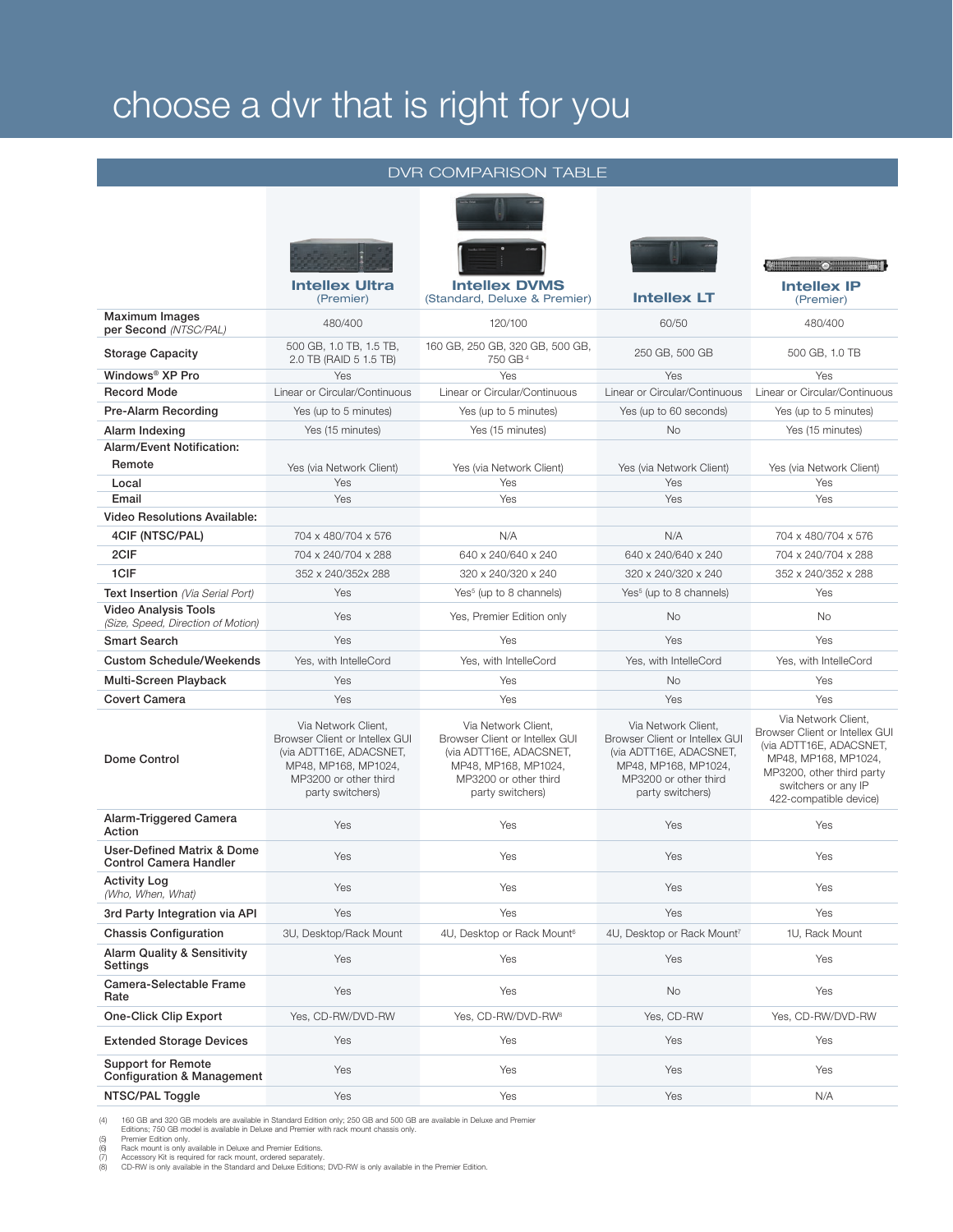#### More Than a Digital Recorder

American Dynamics offers the most comprehensive range of digital video management products on the market. From smaller installations (Intellex LT) to mid-size applications (Intellex DVMS) and now to more demanding applications that require higher resolution and performance (Intellex Ultra), there is a solution for any situation. Plus, we provide the flexibility of IP-based video surveillance (Intellex IP) and every platform can be remotely managed using Network Client Remote Management Software. But Intellex does more than just record. You can simultaneously record, play back and archive video, text and audio while using sophisticated search functions.

#### Simple, Intuitive User Interface

The Intellex user interface is extremely easy to use, no matter what your skill level. Access all operations using one-click buttons, pull-down menus, adjustable sliders and tabbed screens.

#### Save Time and Money with Recording at Its Best

Intellex gives you an accurate representation of specific transactions by recording RS-232 text data streams from devices like cash registers and ATMs. It displays this information side by side with time-synchronized video in addition to the related audio. Efficiently search the transaction database or schedule recording by specifying the exact text or transaction criteria.

#### Record Only the Events You Need

Use IntelleCord to conserve space on your hard drive by recording only events that trigger an alarm at times that matter. You can set triggers for alarms generated electronically within Intellex based on: 1) any motion 2) crossing a perimeter 3) changes in light and 4) specific motion exceptions. You can also set triggers for any external wired alarm that provides a contact closure.

Additionally, you can configure settings to automatically re-position cameras in response to an alarm. IntelleCord enables you to customize the settings for each camera on your system and thereby optimize security and record duration.

Intellex retains up to five minutes of pre-alarm video when you set IntelleCord to record on alarm only. Unlimited pre-alarm video is available when you set Intellex to record continuously, the first 15 minutes of which can be conveniently retrieved via a pre-alarm video index.

#### Instantly Find Video Based on Motion Criteria

Use Smart Search to filter through hours of video to find clips fast. With the click of a mouse, you'll be able to view every instance when someone crossed a perimeter, turned lights on and off, or moved or drove a vehicle in the wrong direction at an inappropriate speed, and more. For motion exception, simply specify the type of motion that you are looking for—speed, direction, size of the moving object—and Intellex will find it for you.

#### Easily Share Incidents

The integrated CD-RW or DVD-RW allows you to save video to a standard recordable CD or DVD. This is ideal when you need to provide the authorities, vendors or other non-security personnel with video, audio, and text data of incidents to view on their own PC<sup>9</sup>. The Intellex Player software may be added to the CD or DVD as well so no additional software needs to be purchased to view the video. Network Client provides the ability to concatenate exported video clips and play a series of related clips, creating an "incident storyboard" that can be used for video evidence or auditing.

#### Play Back Video from any External Source on any Intellex

View video from any external source you choose – CD, DVD, network drive, or a flash drive directly from Intellex. Simply click on the "External" button, select the appropriate drive, and view stored video.

#### Integrity of Evidence You Can Trust

The Intellex recording format gives each image a unique identification "stamp". Even though the file structure is PC-compatible, the original video images are virtually impossible to alter or modify. By ensuring authenticity in this way, Intellex protects the court admissibility of your video evidence.

#### Easy to Set up and Operate

Intellex not only reduces equipment expenses and investigation time, it also features simple on-screen menus that make training and operation intuitive and easy. Customize access rights for multiple operators with passwords. Choose between NTSC and PAL. The removable BNC panel on 16-channel models and camera termination via software provide hassle-free camera connections. Intellex can be configured to provide alarm notification in the event of a hard drive failure, ensuring your critical events are always captured. Add swappable<sup>10</sup> hard drives on Intellex Ultra and you've got a highly reliable system that's easy to use and maintain.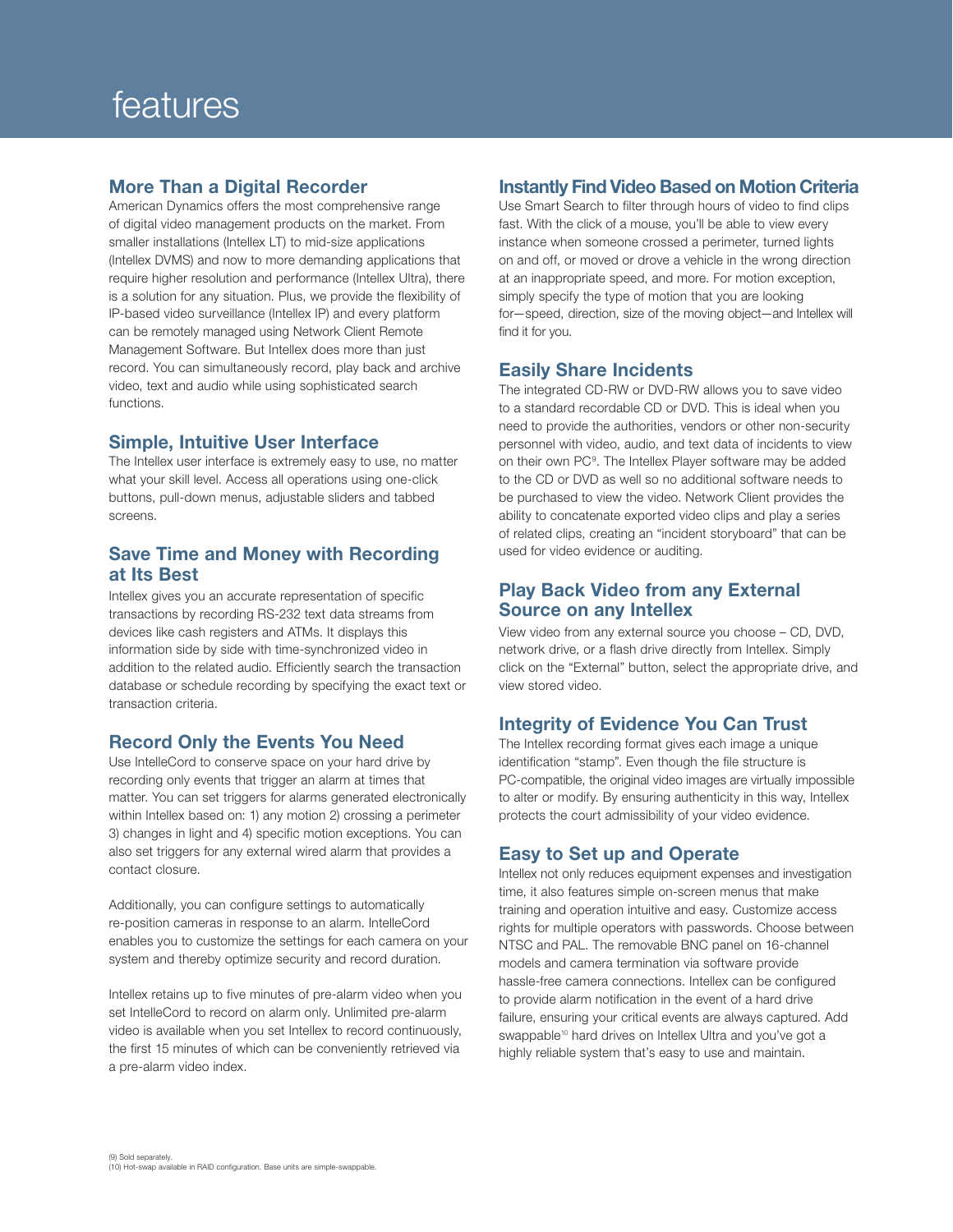#### Remote Accessibility Offers the Most Flexible Viewing

With Browser Client, you can host and customize your own website to provide live viewing of Intellex video through a standard browser interface. Multiple clients can access and even control domes remotely through Browser Client, which is available at no charge. If more advanced operations are required, Network Client allows you to remotely configure Intellex, select video segments by time, date or alarm, use Smart Search, view up to 64 simultaneous live video segments and have virtual matrix capability<sup>11</sup> when used with a CCTV keyboard. Save, annotate, and organize copied video into incident folders to aid with investigations. View recorded video on Network Client without downloading the video onto that PC or export video clips to an .AVI file to play on any Windows-based PC. For more information on these and other Intellex tools, such as Intellex Archive Manager and Intellex Policy Manager, refer to our separate Intellex Management Suite data sheet.

#### Intellex Web Server Provides Live Video Over the Web

The Intellex web server component allows you to view live video via a web page at 4CIF. Users enter a password to log on to the server, which ensures that only authorized personnel access the video. In addition, users have PTZ control of dome cameras from the web server.

### Optimize Settings to Fit Your Specific **Needs**

Record duration, or the quantity of images that can be recorded on hard drives, is affected by several factors. Digital video with high levels of activity or detail consumes more disk space than video with little activity or detail. Choose from super, extended record, and normal settings to balance image quality against record duration. For longer record durations, simply reduce your resolution settings. Use Auto Rate mode with Intellex Ultra, DVMS, and LT to set equal frame rates for each camera or adjust the recording frame rate per camera.

### Customize Views with Multi-Camera Playback and Display

Select live and play back displays for any camera in any position in 1x1, 2x2, 3x3, or 4x4 picture formats. In live camera display and play back, choose Full Screen mode to hide the controls and fill the entire screen or Menu mode to display the control interface. Play back video segments at a variety of speeds in forward or reverse sequence.

## **Security**

Respond to potential emergencies more quickly with automated email notification. You can configure specific types of events that register on your Intellex (such as drive failure) and cameras (such as motion detection alarms) as email triggers that generate and send a message to a pre-defined distribution list.

Respond More Quickly for Better

Take a Closer Look for Superior Analysis Choose any live or recorded picture area and zoom in 2X to 16X for a closer look. Digitally enhance the color, contrast and sharpness of events. Easily navigate or move around in the enlarged picture for a quick, magnified look at all details.

#### Upgradable, Expandable Platforms Provide Room to Grow

Keep your system up-to-date with software upgrades easily installed from digital media or via the web. In addition, each Intellex DVMS and LT system can connect to up to three Extended Storage Modules (ESM) to expand the local storage capacity. Intellex Ultra provides up to 2.0 TB of internal storage capacity and supports SAN and NAS devices including the American Dynamics RAID Storage System for extended storage, as does Intellex IP.

#### Best Video Compression in the Industry Saves Significant Space, Money and **Bandwidth**

Unlike MPEG-4 and MJPEG, the patented American Dynamics Active Content Compression (ACC) technology was developed specifically for security applications and can differentiate between true motion and video noise. This allows images to be compressed into files that are one ninth the size they would be if compressed with MPEG-4 technology, which means you will use far less disk space. In fact, images compressed using ACC can save you up to \$69,000<sup>12</sup> over a 30-day period when you factor in the additional space you would have to purchase for storing MPEG-4 images.



(11) Sold separately (12) Estimated savings with ACC compression is based on the industry average of \$3,500.00 (USD) per TB.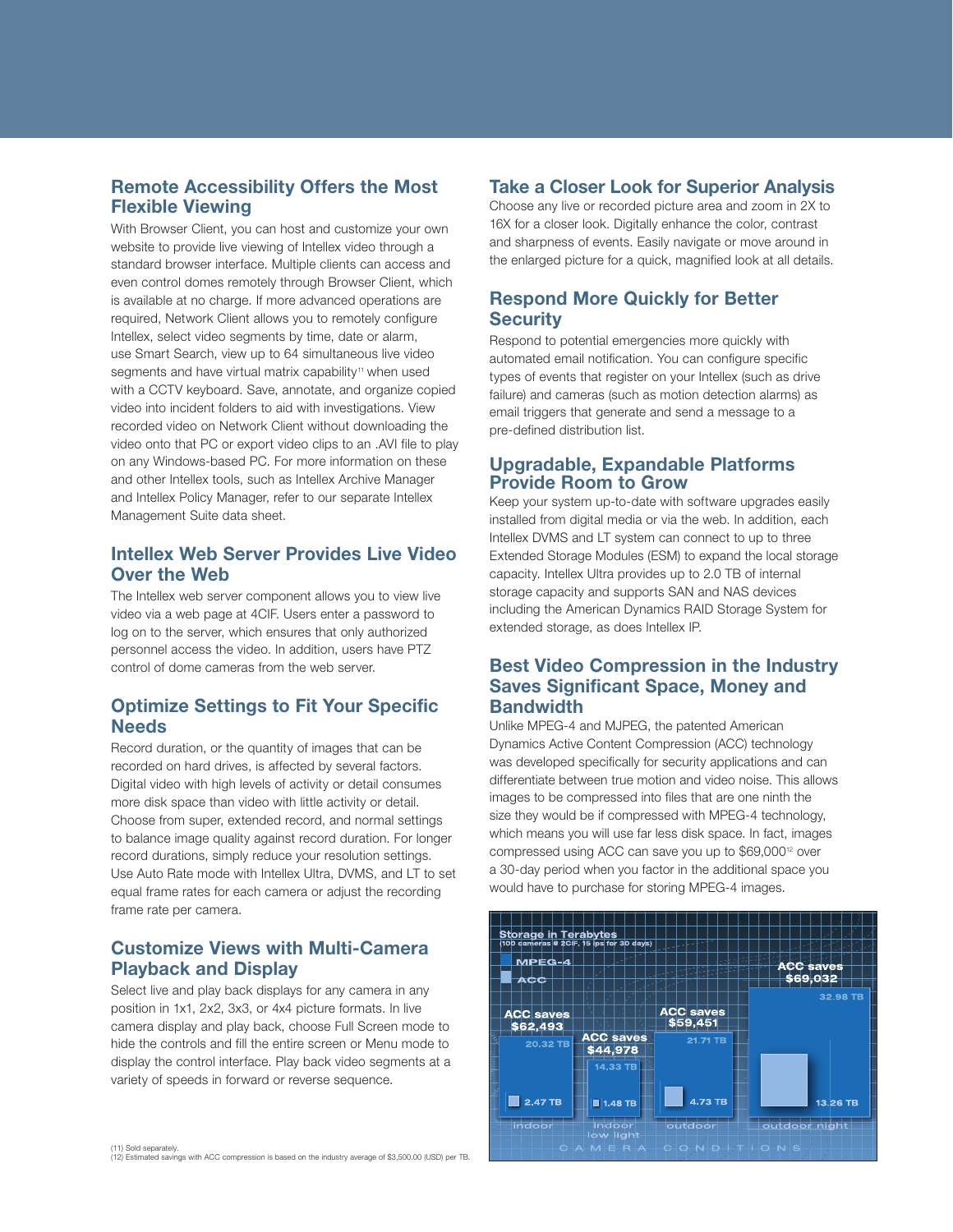# take a closer look

#### Secure Your System with Covert Cameras and Activity Logs

Intellex lets you configure up to 15 cameras for local covert operation, restricting their use to only those who are authorized. To everyone else, covert cameras register on the status screen as being disconnected. For additional security, monitor every action performed on your Intellex. Activity logging can list the user name of each person who uses the system along with the date, time, and task they completed.

#### Intellex Management Software and Accessories

From Network Client Remote Management Software to RAID Storage Systems, American Dynamics offers a full suite of accessories to enhance the power of your Intellex digital video management system. For complete descriptions and model numbers, refer to the Intellex Management Suite and Intellex Accessories data sheets on our website.

#### Model Number Configuration for Intellex IP

|                |                 | BRAND FAMILY                                | <b>PLATFORM</b> | <b>STORAGE</b>                          |
|----------------|-----------------|---------------------------------------------|-----------------|-----------------------------------------|
| <b>EXAMPLE</b> | AD<br><b>AD</b> | D<br>Digital Video<br>Management<br>Systems | IP<br>$IP = IP$ | 050<br>$050 = 500$ GB<br>$100 = 1.0$ TB |

#### Basic System Diagram

Whatever platform you choose, Intellex lets you customize your system. Add PTZ cameras and SpeedDome programmable dome cameras and operate them with the ADTT16E Touch Tracker Controller. Display video on a variety of monitors, integrate I/O alarm devices, stream in audio or ASCII text from cash registers. Even add a printer. Need more storage capacity? Install up to three Extended Storage Modules (ESMs) for each Intellex DVMS or LT or use standard SAN, NAS, or DAS devices for Intellex Ultra and Intellex IP. Want to integrate your video with third party software? Intellex API provides a powerful yet easy to use set of programming interfaces that enable interoperability with access control and business management software applications.



Archive Manager

|                                | <b>BRAND FAMILY</b>    |                                             | <b>CHANNELS</b>                                                | <b>CHASSIS</b>                                      | <b>PLATFORM</b>                           | <b>FEATURES</b>                                      | <b>STORAGE</b>                                              |                                  |
|--------------------------------|------------------------|---------------------------------------------|----------------------------------------------------------------|-----------------------------------------------------|-------------------------------------------|------------------------------------------------------|-------------------------------------------------------------|----------------------------------|
| <b>EXAMPLE</b><br><b>ULTRA</b> | <b>AD</b><br><b>AD</b> | D<br>Digital Video<br>Management<br>Systems | 6<br>$6 = 16$ channels                                         | 00<br>$00 =$ Desktop/<br>Rack Mount<br>configurable | UL<br>$UL = Ultra$<br>$UR = Ultra RAID13$ | P<br>$P =$ Premier                                   | 150<br>$050 = 500$ GB<br>$100 = 1$ TB                       | $150 = 1.5$ TB<br>$200 = 2.0$ TB |
| <b>EXAMPLE</b><br><b>DVMS</b>  | <b>AD</b>              | D                                           | 6<br>$8 = 8$ channels<br>$6 = 16$ channels                     | 00<br>$00 =$ Desktop<br>$RO = Back Mount$           | <b>DV</b><br>$DV = DVMS$                  | s<br>$S = Standard$<br>$D =$ Deluxe<br>$P =$ Premier | 02514<br>$016 = 160$ GB<br>$025 = 250$ GB<br>$032 = 320$ GB | $050 = 500$ GB<br>$075 = 750$ GB |
| <b>EXAMPLE</b><br>LT           | <b>AD</b>              | D                                           | 4<br>$4 = 4$ channels<br>$8 = 8$ channels<br>$6 = 16$ channels | 00<br>$00 =$ Desktop                                | LT<br>$LT = LT$                           | P                                                    | 025<br>$025 = 250$ GB<br>$050 = 500$ GB                     |                                  |

#### Model Number Configuration for Intellex Ultra, DVMS and LT platforms

(13) RAID configuration only available with 1.5 TB storage.<br>(14) 160 GB and 320 GB models are available in Standard Edition only; 250 GB and 500 GB are available in Peluxe and Premier Editions only; 750 GB model is availab